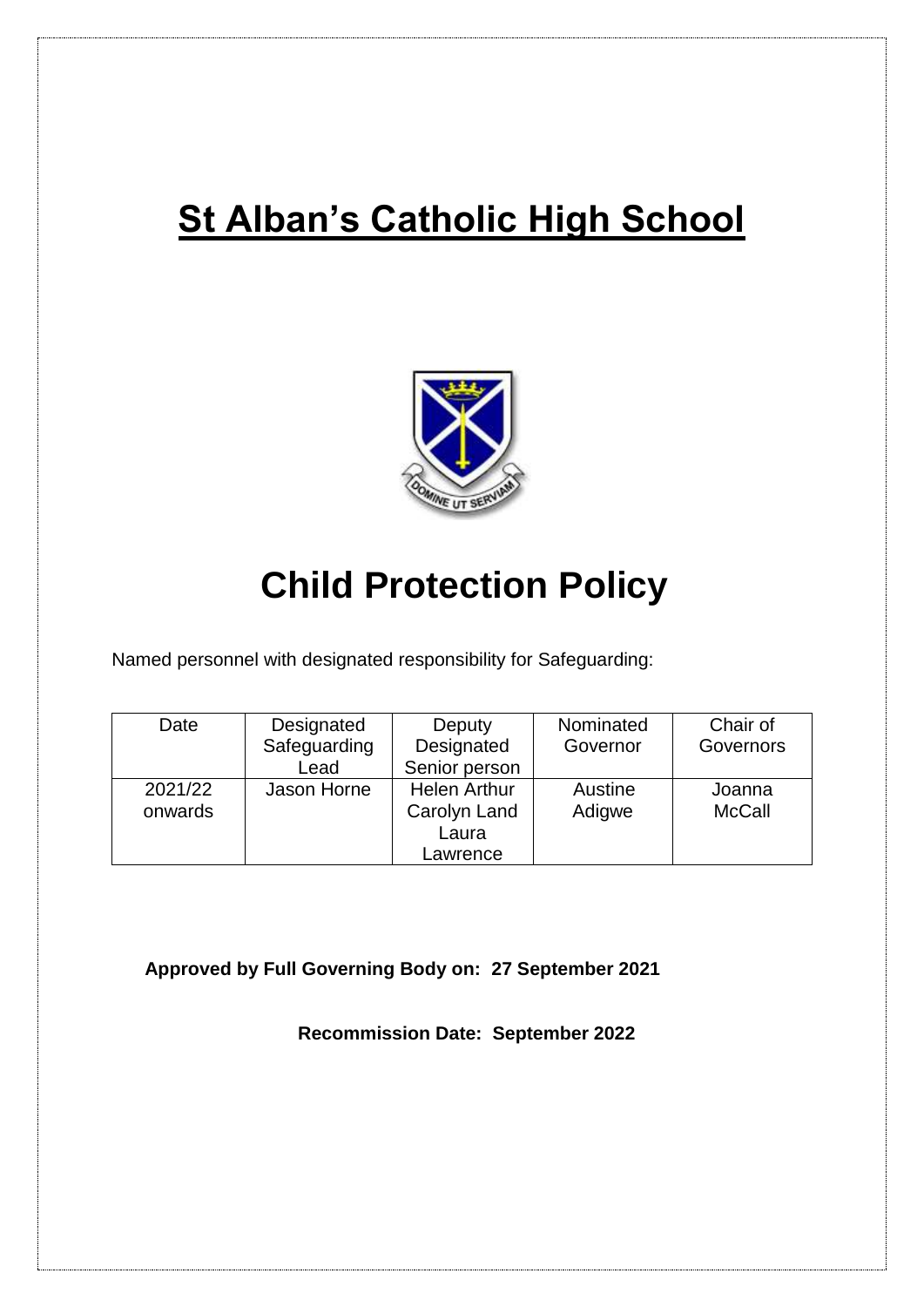# **Contents**

- Section 1 Purposes and aims
- Section 2 Categories of abuse
- Section 3 What staff should do if they have a concern
- Section 4 Registration procedure
- Section 5 Role of the child protection representative
- Section 6 Trips and outings
- Section 7 Child safety
- Section 8 New staff and staff training

# **CHILD PROTECTION POLICY**

St. Alban's Catholic High School values young people and children as being a vital part of the school community and desires to see them grow, mature and be challenged in a healthy and safe environment.

# **Section 1 Purposes**

The purpose of St. Alban's Catholic High School's children and young people's curriculum is to offer the children a safe and welcoming environment with activities where the children can grow and learn.

# **Aims**

- To provide activities for children and young people to help them develop from childhood into adulthood and to provide support for them
- To enable the children to express themselves
- To assist the children in integrating into the community
- To help children/young people appreciate the diversity of their cultures

# **Section 2 Categories of Abuse**

# **Physical abuse**

- Physical abuse may involve:
- Hitting/ punching or the use of an object to inflict injury
- Shaking
- Throwing
- Poisoning
- Burning or scalding
- Drowning
- Suffocating
- FGM

Whilst all staff should speak to the designated safeguarding lead (or deputy) with regard to any concerns about female genital mutilation (FGM), there is a specific legal duty on teachers. If a teacher, in the course of their work in the profession, discovers that an act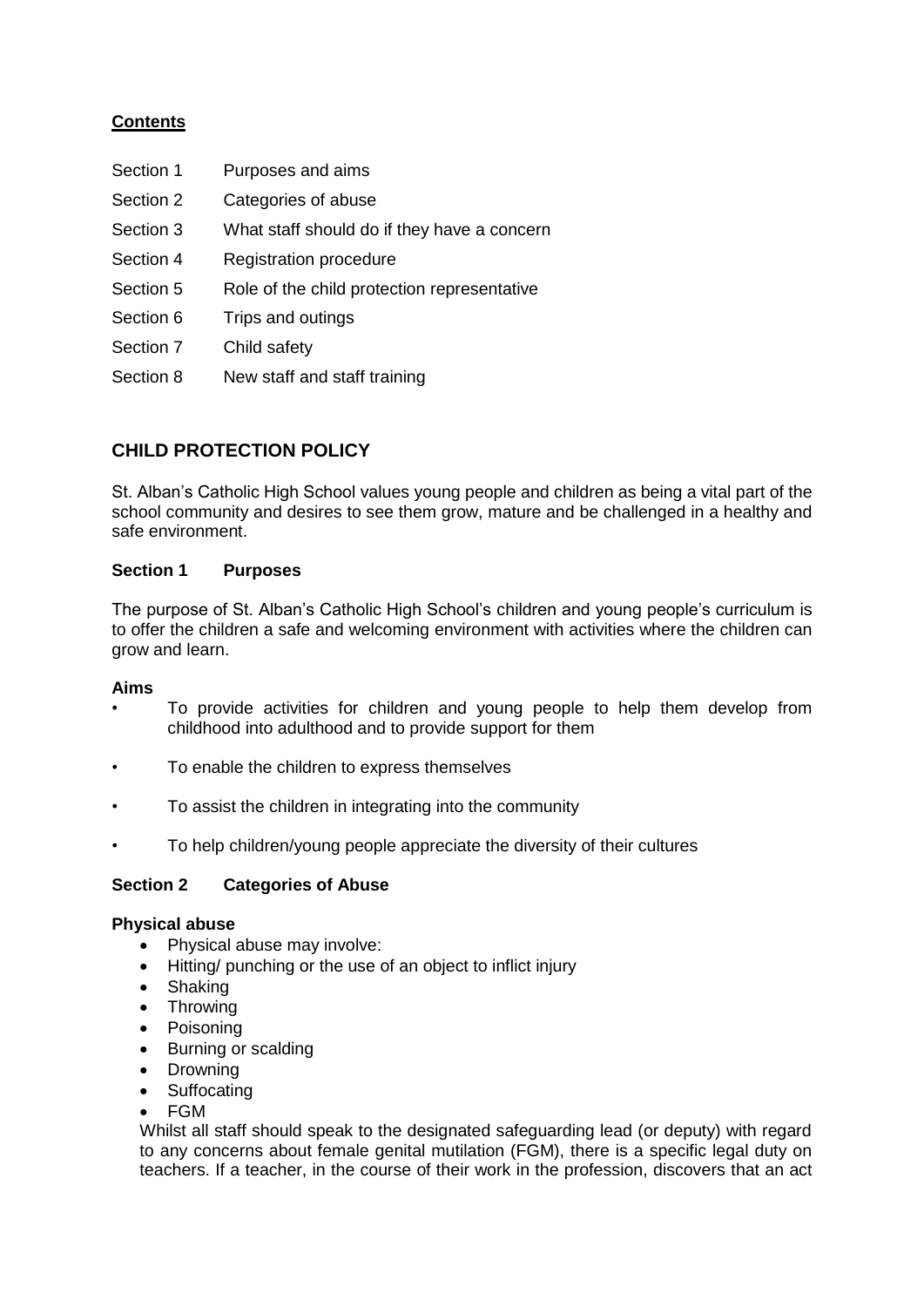of FGM appears to have been carried out on a girl under the age of 18, the teacher must report this to the police.

- Self Harm
- Or otherwise causing physical harm to a child
- Physical abuse may also be caused when a parent or carer fabricates the symptoms of, or deliberately induces, illness in a child

### **Emotional Abuse**

Emotional abuse is the persistent emotional maltreatment of a child such as to cause severe and persistent adverse effects on the child's emotional development. Emotional abuse might involve the following:

- Conveying to children that they are worthless or unloved, inadequate, or valued only insofar as they meet the needs of another person (high criticism/low warmth)
- Not allowing the child opportunities to express their views
- Ridicule
- Developmentally inappropriate expectations.
- Limitation of exploration and learning
- Preventing the child from participating in normal social interaction
- Being exposed to the serious ill-treatment of another. For example, domestic violence
- Serious bullying (including cyber bullying)
- Inducing feelings of fear or danger
- Exploitation or corruption

#### **Sexual Abuse**

Sexual abuse is not solely perpetrated by adult males. Women can also commit acts of sexual abuse, as can other children.

Sexual abuse involves forcing or enticing a child or young person to take part in sexual activities. These activities may involve:

 Physical contact including assault by penetration (for example, rape or oral sex) or non-penetrative acts such as masturbation, kissing, rubbing and touching directly or through clothing.

It may also include:

• Involving children in looking at, or being connected in the production of, sexual images, watching sexual acts, being encouraged to behave in sexually inappropriate ways, or grooming another child in preparation for abuse

#### **Child Sexual Exploitation:**

Child sexual exploitation is a form of child sexual abuse. It occurs where an individual or group takes advantage of an imbalance of power to coerce, manipulate or deceive a child or young person under the age of 18 into sexual activity (a) in exchange for something the victim needs or wants, and/or (b) for the financial advantage or increased status of the perpetrator or facilitator. The victim may have been sexually exploited even if the sexual activity appears consensual. Child sexual exploitation does not always involve physical contact: it can also occur through the use of technology. Like all forms of child sex abuse, child sexual exploitation:

- can affect any child or young person (male or female) under the age of 18 years, including 16 and 17 year olds who can legally consent to have sex;
- can still be abuse even if the sexual activity appears consensual;
- can include both contact (penetrative and non-penetrative acts) and non-contact sexual activity;
- can take place in person or via technology, or a combination of both;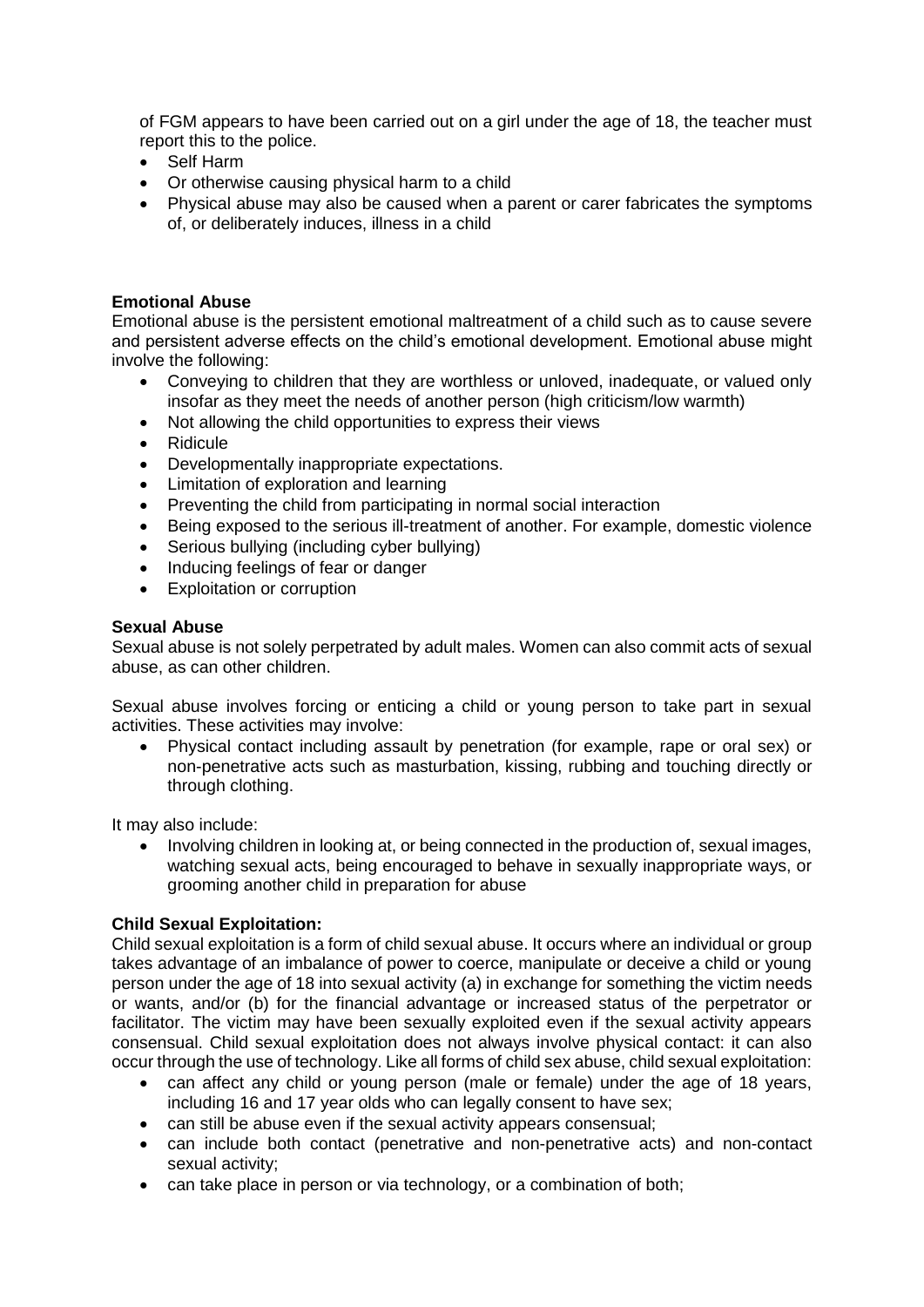- can involve force and/or enticement-based methods of compliance and may, or may not, be accompanied by violence or threats of violence
- may occur without the child or young person's immediate knowledge (e.g. through others copying videos or images they have created and posted on social media)
- can be perpetrated by individuals or groups, males or females, and children or adults. The abuse can be a one-off occurrence or a series of incidents over time, and range from opportunistic to complex organised abuse
- is typified by some form of power imbalance in favour of those perpetrating the abuse. Whilst age may be the most obvious, this power imbalance can also be due to a range of other factors including gender, sexual identity, cognitive ability, physical strength, status, and access to economic or other resources

Some of the following signs may be indicators of child sexual exploitation:

- children who appear with unexplained gifts or new possessions
- children who associate with other young people involved in exploitation
- children who have older boyfriends or girlfriends
- children who suffer from sexually transmitted infections or become pregnant
- children who suffer from changes in emotional well-being
- children who misuse drugs and alcohol
- children who go missing for periods of time or regularly come home late
- children who regularly miss school or education or do not take part in education

#### **Neglect**

Neglect is the persistent failure to meet a child's basic physical and/or psychological needs, likely to result in the serious impairment of the child's health and/or development. Neglect may occur during pregnancy as a result of maternal substance abuse.

Neglect may involve a parent or carer persistently failing to:

- Provide adequate food, clothing and shelter (including exclusion from home or abandonment)
- Protect a child from physical, sexual and emotional harm or danger
- Ensure adequate supervision (including the use of inadequate care-givers)
- Ensure access to appropriate medical care or treatment
- It may also include neglect of, or unresponsiveness to, a child's basic emotional needs

# **Specific Child Protection Issues**

All staff should have an awareness of child protection issues that can put children at risk of harm. Behaviours linked to issues such as drug taking, alcohol abuse, deliberately missing education and sexting (also known as youth produced sexual imagery) put children in danger.

# **Peer on Peer Abuse**

All staff should be aware that safeguarding issues can manifest themselves via **peer on peer abuse**. This is most likely to include, but may not be limited to:

- bullying (including cyberbullying)
- physical abuse such as hitting, kicking, shaking, biting, hair pulling, or otherwise causing physical harm
- sexual violence and sexual harassment
- upskirting, which typically involves taking a picture under a person's clothing without them knowing, with the intention of viewing their genitals or buttocks to obtain sexual gratification, or cause the victim humiliation, distress or alarm
- sexting (also known as youth produced sexual imagery)
- initiation/hazing type violence and rituals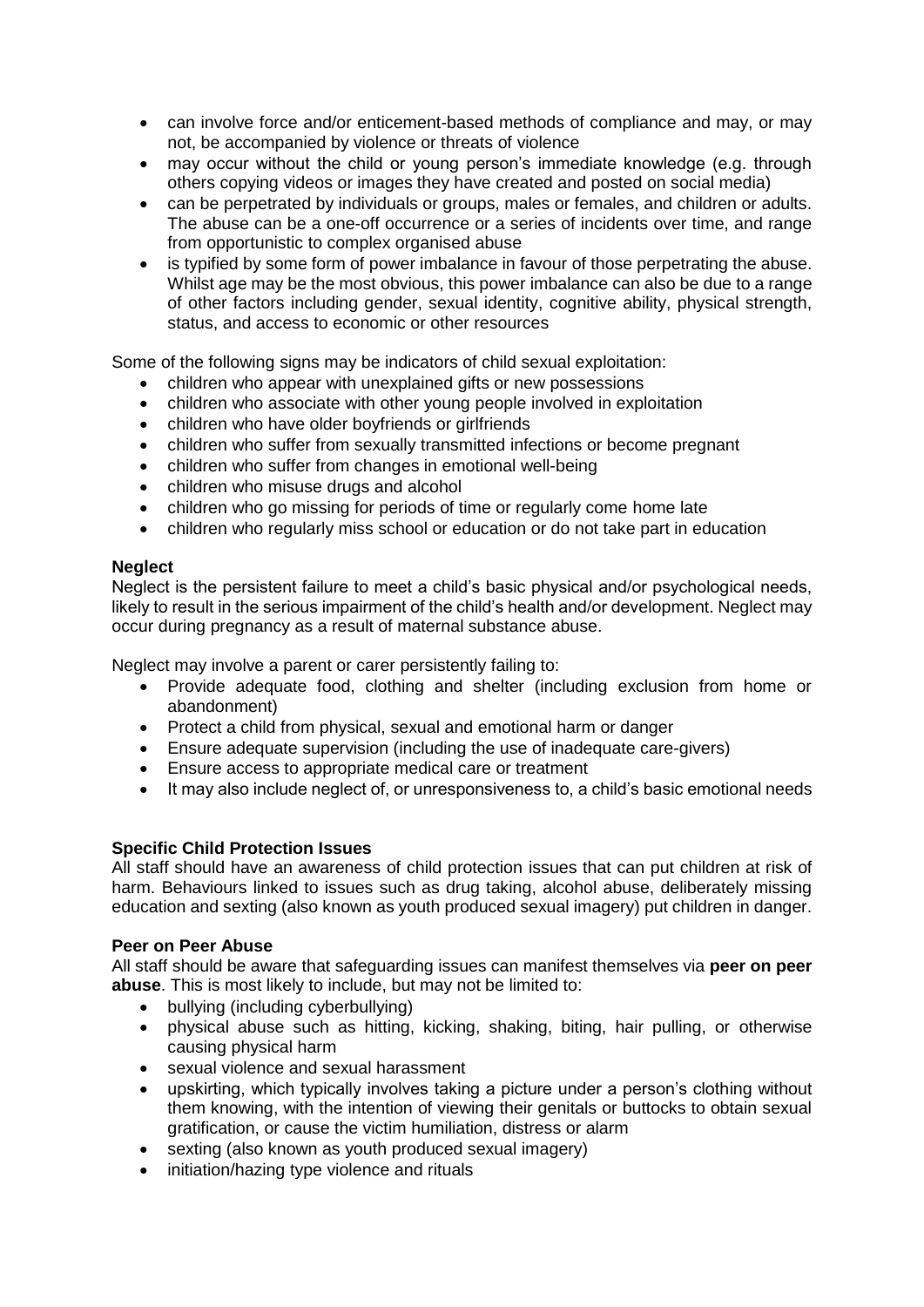All staff should be aware that children can abuse other children (often referred to as peer on peer abuse). And that it can happen both inside and outside of school and online. It is important that all staff recognise the indicators and signs of peer on peer abuse and know how to identify it and respond to reports.

All staff should understand, that even if there are no reports in school it does not mean it is not happening, it may be the case that it is just not being reported. As such it is important if staff have any concerns regarding peer on peer abuse they should speak to their designated safeguarding lead (or alternate).

It is essential that all staff understand the importance of challenging inappropriate behaviours between peers, many of which are listed above, that are actually abusive in nature. Downplaying certain behaviours, for example dismissing sexual harassment as "just banter", "just having a laugh", "part of growing up" or "boys being boys" can lead to a culture of unacceptable behaviours, an unsafe environment for children and in worst case scenarios a culture that normalises abuse leading to children accepting it as normal and not coming forward to report it.

#### **Child criminal exploitation: county lines**

Criminal exploitation of children is a geographically widespread form of harm that is a typical feature of county lines criminal activity: drug networks or gangs groom and exploit children and young people to carry drugs and money from urban areas to suburban and rural areas, market and seaside towns. Key to identifying potential involvement in county lines are missing episodes, when the victim may have been trafficked for the purpose of transporting drugs and a referral to the National Referral Mechanism should be considered. Like other forms of abuse and exploitation, county lines exploitation:

- can affect any child or young person (male or female) under the age of 18 years
- can affect any vulnerable adult over the age of 18 years
- can still be exploitation even if the activity appears consensual
- can involve force and/or enticement-based methods of compliance and is often accompanied by violence or threats of violence
- can be perpetrated by individuals or groups, males or females, and young people or adults
- is typified by some form of power imbalance in favour of those perpetrating the exploitation. Whilst age may be the most obvious, this power imbalance can also be due to a range of other factors including gender, cognitive ability, physical strength, status, and access to economic or other resources

#### **Serious violence**

All staff should be aware of the indicators, which may signal children are at risk from, or are involved with serious violent crime. These may include increased absence from school, a change in friendships or relationships with older individuals or groups, a significant decline in performance, signs of self-harm or a significant change in wellbeing, or signs of assault or unexplained injuries. Unexplained gifts or new possessions could also indicate that children have been approached by, or are involved with, individuals associated with criminal networks or gangs and may be at risk of criminal exploitation (see paragraphs 33-35 Keeping Children Safe in Education 2021).

All staff should be aware of the range of risk factors which increase the likelihood of involvement in serious violence, such as being male, having been frequently absent or permanently excluded from school, having experienced child maltreatment and having been involved in offending, such as theft or robbery. Advice for schools and colleges is provided in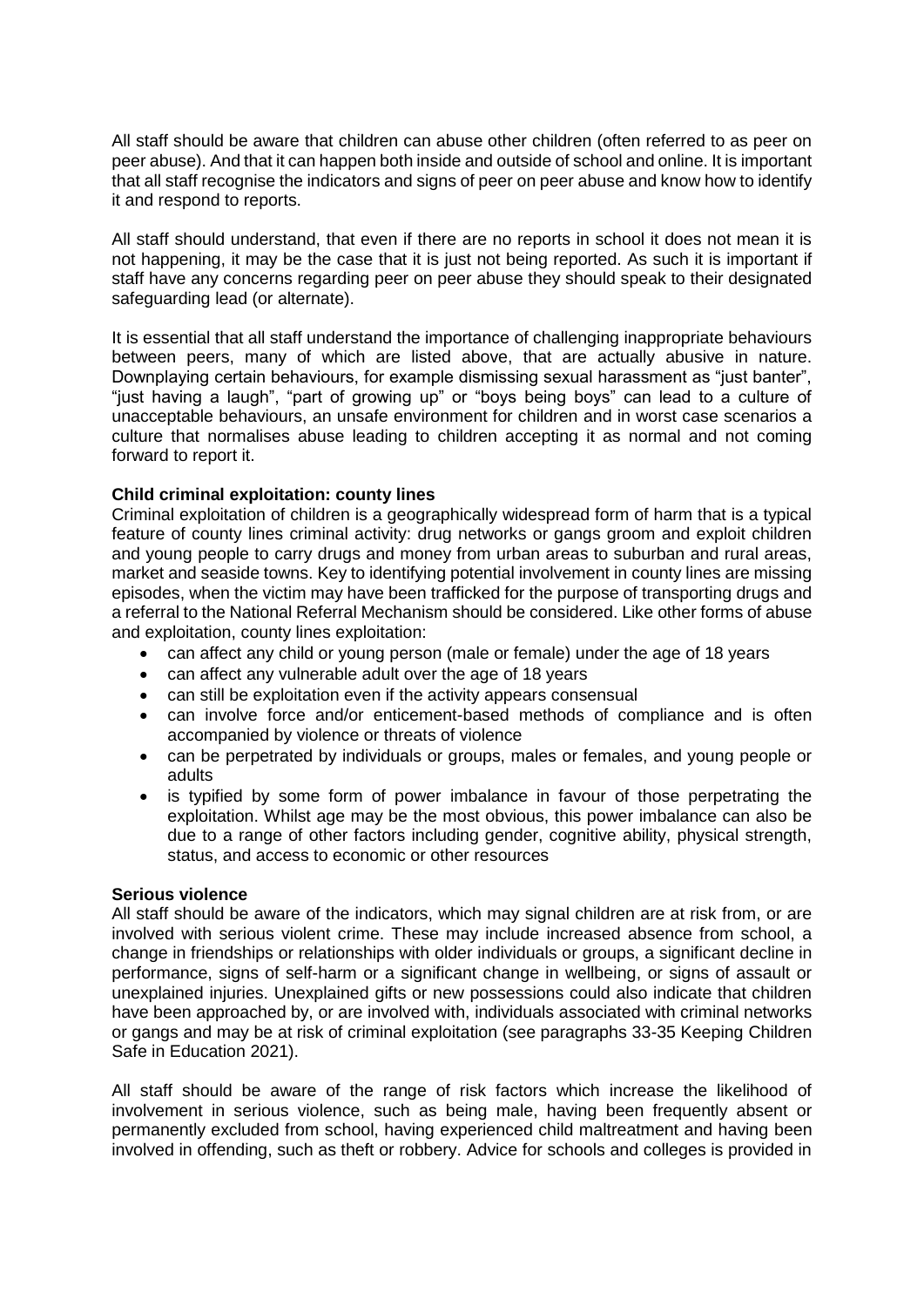the Home Office's Preventing youth violence and gang involvement and its Criminal exploitation of children and vulnerable adults: county lines guidance.

#### **Domestic abuse**

The cross-government definition of domestic violence and abuse is: Any incident or pattern of incidents of controlling, coercive, threatening behaviour, violence or abuse between those aged 16 or over who are, or have been, intimate partners or family members regardless of gender or sexuality. The abuse can encompass, but is not limited to:

- psychological
- physical
- sexual
- $\bullet$  financial
- emotional

Exposure to domestic abuse and/or violence can have a serious, long lasting emotional and psychological impact on children. In some cases, a child may blame themselves for the abuse or may have had to leave the family home as a result. Domestic abuse affecting young people can also occur within their personal relationships, as well as in the context of their home life.

#### **Operation Encompass**

Encompass operates in the majority of police forces across England. It helps police and schools work together to provide emotional and practical help to children. The system ensures that when police are called to an incident of domestic abuse, where there are children in the household who have experienced the domestic incident, the police will inform the key adult (usually the designated safeguarding lead) in school before the child or children arrive at school the following day.

This ensures that the school has up to date relevant information about the child's circumstances and can enable support to be given to the child according to their needs. Police forces not signed up to operation encompass will have their own arrangements in place.

#### **National Domestic Abuse Helpline**

Refuge runs the National Domestic Abuse Helpline, which can be called free of charge and in confidence, 24 hours a day on 0808 2000 247. Its website provides guidance and support for potential victims, as well as those who are worried about friends and loved ones. It also has a form through which a safe time from the team for a call can be booked.

#### **Preventing radicalisation**

Children are vulnerable to extremist ideology and radicalisation. Similar to protecting children from other forms of harms and abuse, protecting children from this risk should be a part of St Alban's safeguarding approach.

There is no single way of identifying whether a child is likely to be susceptible to an extremist ideology. Background factors combined with specific influences such as family and friends may contribute to a child's vulnerability. Similarly, radicalisation can occur through many different methods (such as social media) and settings (such as the internet).

However, it is possible to protect vulnerable people from extremist ideology and intervene to prevent those at risk of radicalisation being radicalised. As with other safeguarding risks, staff should be alert to changes in children's behaviour which could indicate that they may be in need of help or protection. Staff should use their judgement in identifying children who might be at risk of radicalisation and act proportionately which may include the designated safeguarding lead (or deputy) making a referral to the Channel programme.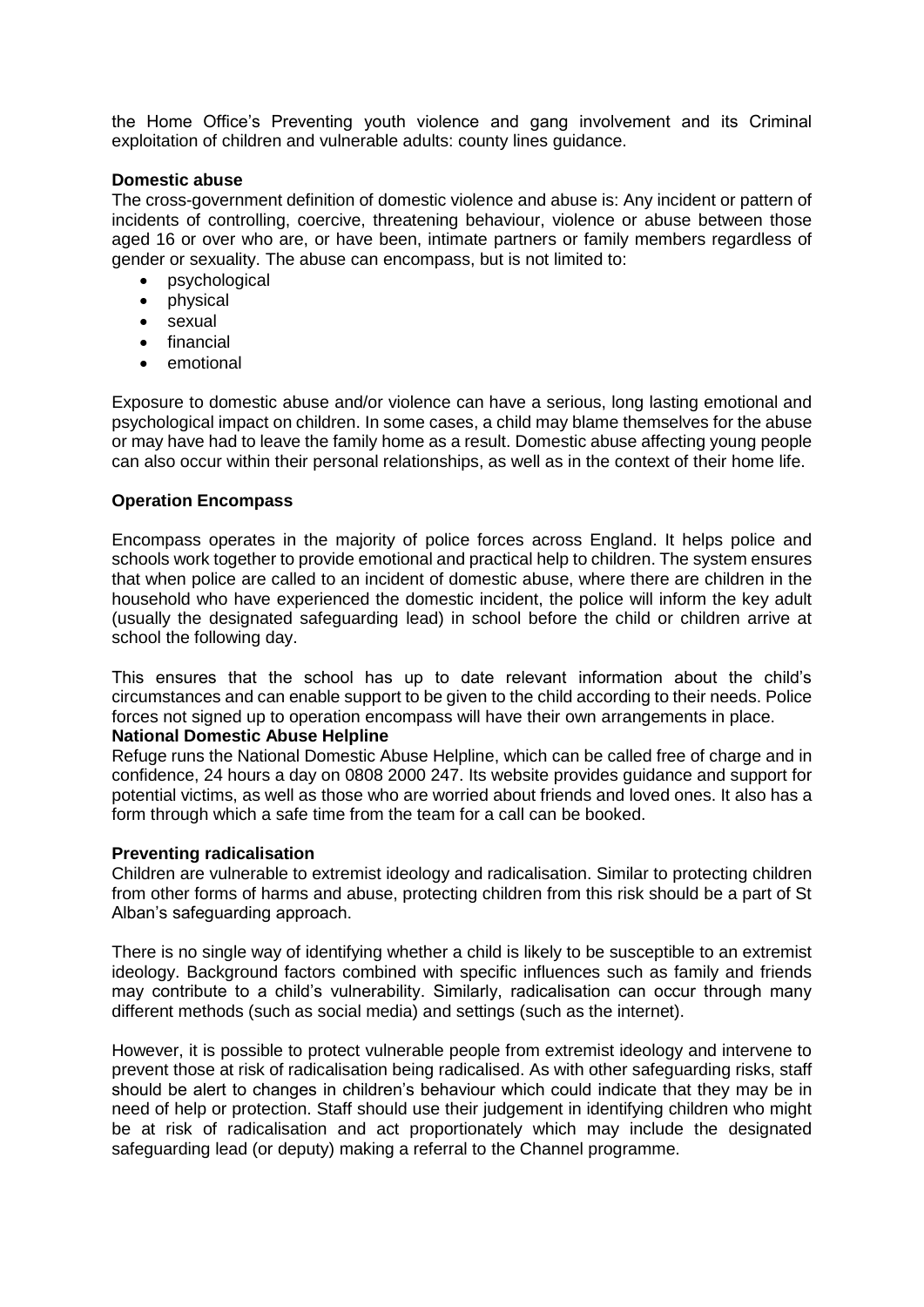### **The Prevent duty**

All schools and colleges are subject to a duty under section 26 of the Counter-Terrorism and Security Act 2015 (the CTSA 2015), in the exercise of their functions, to have "due regard to the need to prevent people from being drawn into terrorism". This duty is known as the Prevent duty.

The Prevent duty should be seen as part of schools' and colleges' wider safeguarding obligations. Designated safeguarding leads and other senior leaders should familiarise themselves with the revised Prevent duty guidance: for England and Wales, especially paragraphs 57-76 which are specifically concerned with schools (and also covers childcare). The guidance is set out in terms of four general themes: Risk assessment, working in partnership, staff training, and IT policies.

#### **Mental Health**

All staff should also be aware that mental health problems can, in some cases, be an indicator that a child has suffered or is at risk of suffering abuse, neglect or exploitation.

Only appropriately trained professionals should attempt to make a diagnosis of a mental health problem. Staff however, are well placed to observe children day-to-day and identify those whose behaviour suggests that they may be experiencing a mental health problem or be at risk of developing one.

Where children have suffered abuse and neglect, or other potentially traumatic adverse childhood experiences, this can have a lasting impact throughout childhood, adolescence and into adulthood. It is key that staff are aware of how these children's experiences, can impact on their mental health, behaviour and education.

If staff have a mental health concern about a child that is also a safeguarding concern, immediate action should be taken, following the child protection policy and speaking to the designated safeguarding lead or a deputy.

The DfE has published advice and guidance on Preventing and Tackling Bullying, and Mental Health and Behaviour in Schools. In addition, Public Health England has produced a range of resources to support secondary school teachers to promote positive health, wellbeing and resilience among young people including its guidance Promoting children and young people's emotional health and wellbeing. Its resources include social media, forming positive relationships, smoking and alcohol.

#### **Section 3 What school staff should do if they have concerns about a child?**

Staff working with children should maintain an attitude of 'it could happen here' where safeguarding is concerned. When concerned about the welfare of a child, staff should always act in the best interests of the child.

Staff should not assume a colleague or another professional will take action and share information that might be critical in keeping children safe.

If staff have any concerns about a child's welfare, they should act on them immediately. They should follow their school's child protection policy and speak to the designated safeguarding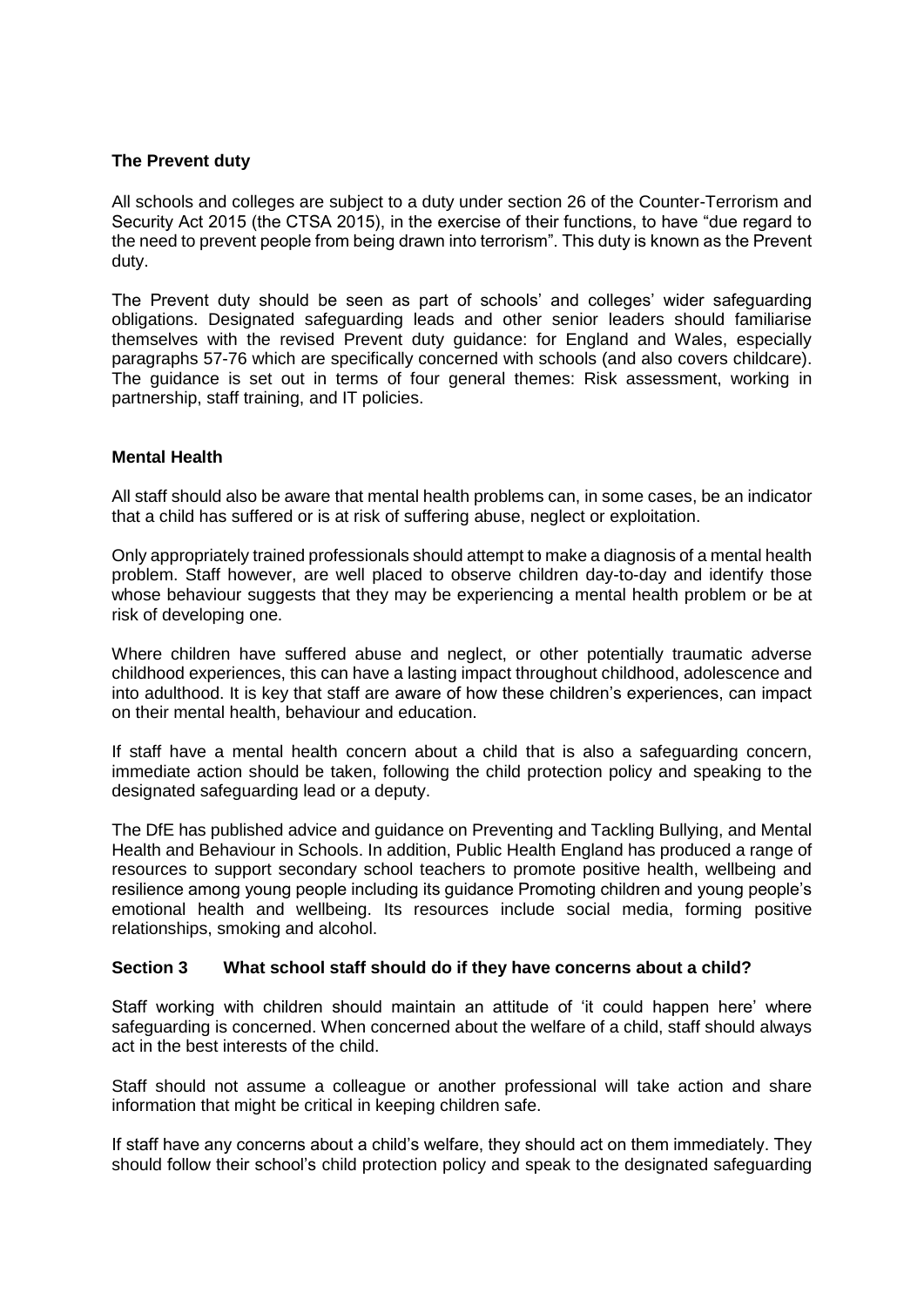lead (or alternate). In the absence of the designated safeguarding lead staff should speak to a member of the school senior leadership team.

The designated safeguarding lead (or alternate) will generally lead on next steps, including who else, if anyone, in the school should be informed and whether to pass a concern to children's social care and/or the police. In some instances, staff may be expected to support the children social care assessment process. If this is the case, the designated safeguarding lead (or alternate) will support them.

# **Section 4 Registration Procedure**

1. Each child and young person should be formally registered within the school. The information includes an information/consent form which their parent/guardian must complete. These forms have vital information about health and emergency contacts and should be kept securely and this information will be stored within the SIMS database.

2. Attendance register: a register should be kept for each session.

Attendance registers should be taken by staff for each teaching session. This is completed electronically via the SIMS registration module. Students who are deemed absent are followed up by the attendance officer who monitors attendance patterns across the school and intervenes appropriately where necessary.

# **Section 5 Child Protection Representative: Designated Safeguarding Lead (DSL)**

St. Alban's has appointed a child protection representative. If any member of staff has any child safety concerns, they should discuss them with the DSL or one of the second designates. The DSL will take on the following responsibilities:

- Ensuring that the policy is being put into practice
- Being the first point of contact for child protection issues
- Keeping a record of any concerns expressed about child protection issues
- Bringing any child protection concerns to the notice of the Management Committee and contacting the Local Authority if appropriate
- Ensuring that paid staff and volunteers are given appropriate supervision
- Ensuring that everyone involved with the organisation is aware of the identity of the Child Protection Representative.

The policy will be reviewed on an annual basis to ensure that it is meeting its aims.

# **Section 6 Trips/Outings**

1. When organising a trip/outing make sure a trip/outing pack is completed. This includes details about the trip and a section for parents/carers to give their consent. These packs must be returned to the school trip coordinator before the event takes place and must be brought on the trip with the completed group information/consent forms. (If a group information/consent form has not already been completed for a child or young person, then it will need to be completed).

2. Ensure that there is adequate insurance for the work and activities.

Personal/Personnel Safety

• A group of children or young people taking place in an activity should be supervised by a trained instructor or teacher at all times. There may be times during a trip where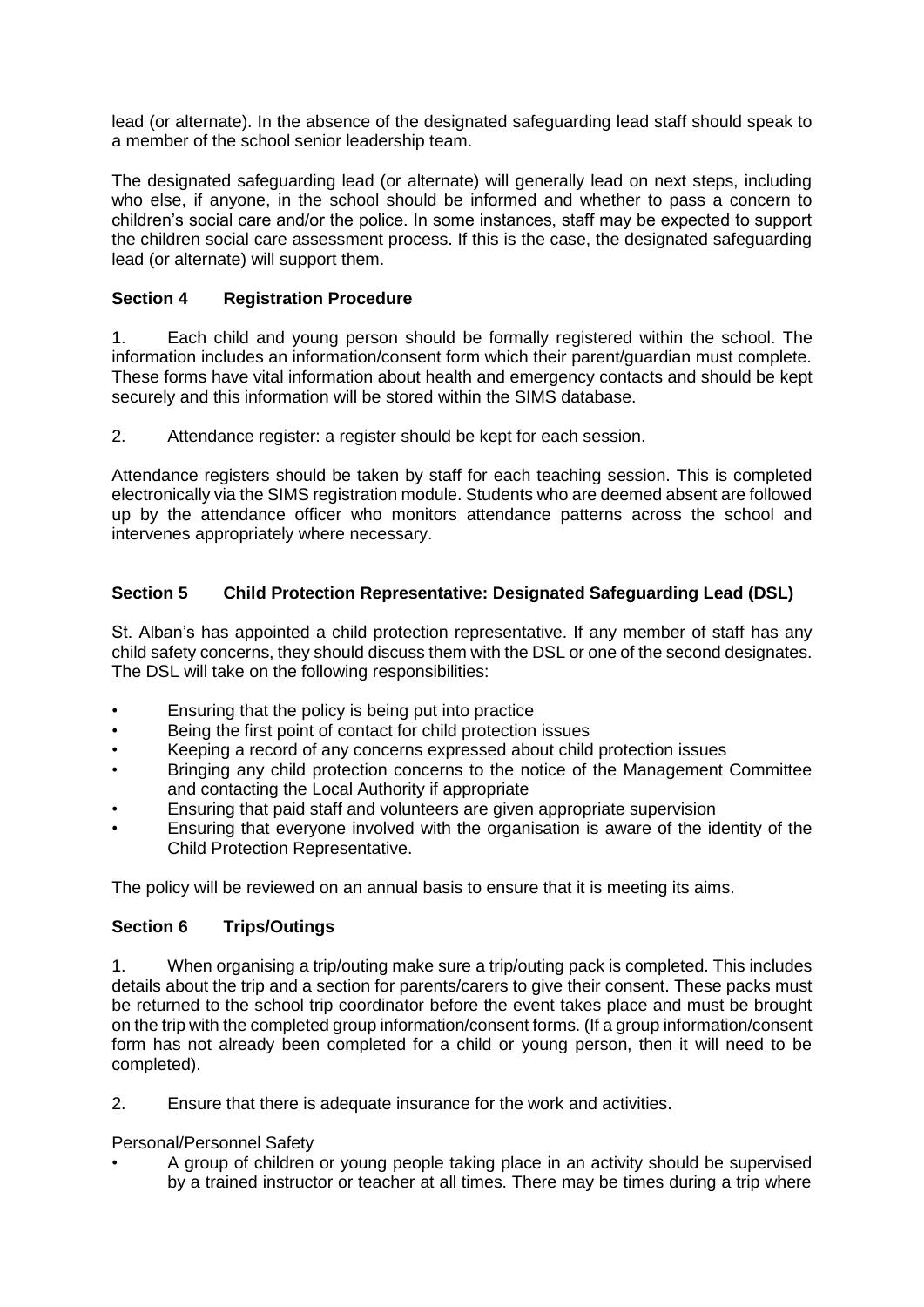students are afforded certain free times. Adequate steps must be put in place to adequately safeguard the students. For example, students must stay within a designated area to allow passive supervision, students must not be on their own and should be with at least one other person etc, Students must inform staff of where they will be etc.

- Avoid being alone with an individual child or young person for a long time. If there is a need to be alone with a child or young person (e.g. first aid or he/she is distressed) make sure that another worker knows where you are and why.
- At no time should a volunteer or worker from any external organisation arrange to meet a young person away from the activity without someone else being there. The exception to this will be if the person in question has been through the relevant checks i.e. DBS certificate etc and is recorded on the schools single central record as an approved person

# **Section 7 Child Safety**

- 1. Make sure that the area you are using for activities is fit for the purpose, e.g. remove furniture/litter, which could cause injury in energetic games.
- 2. Make sure that all staff and assistants know
- Where the emergency phone is and how to operate it
- Where the first aid kit is
- Who is responsible for First Aid and how to record accidents or injuries in the incident book
- What to do in the event of a fire or other emergency
- 3. Once a term there should be a fire practice
- 4. Do not let children go home without an adult unless the parent has specifically said they may do so. Never let a child go with another adult unless the parent has informed you that this will happen. This is monitored through communication via the main school office who maintain records of how pupils usually travel to and from school

Under normal circumstances, staff should only give a lift home to a young person from group activities if the parents of the young person have specifically asked for them to do so. (If staff are asked to give a young person or child a lift home, they are not obliged to do so, it is left to their discretion).

In the case of trips or outings, it should be made clear if staff cars will be used and where the children or young people will be returned to. Staff need to ensure that they have adequate business cover included in their insurance and inform the office so that their records can be updated

# **Section 8 New Staff**

Teaching staff and support staff are by far the most valuable resource the group has for working with young people. When recruiting and selecting paid workers and volunteers the following steps will be taken:

- Completion of an application form
- An interview by three people from the staff/governors, who will take the final decision
- Identifying reasons for gaps in employment, and other inconsistencies in the application
- Checking of the applicants' identity (passport, driving license, etc)